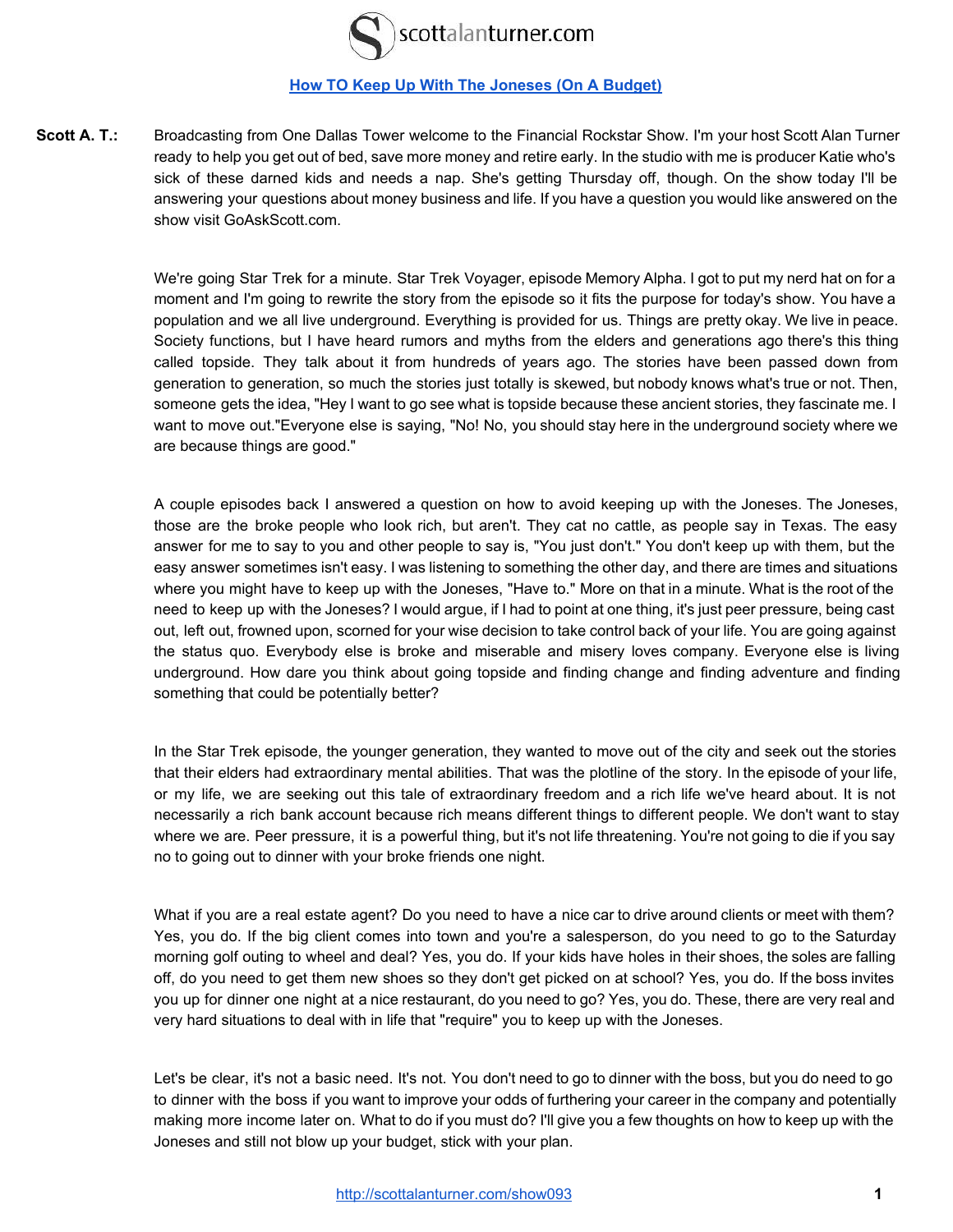

The first thing you got to look at is you always need to think ahead and have cheaper, frugaler, if that's even a word, more frugal, less expensive alternatives in your back pocket, always. Here are a few. If you're invited to dinner, invite people to your place instead. Order pizza. You don't need to have fancy food. I got the gourmet burgers on the website. They're inexpensive to eat compared to going out and spending whatever it costs at whatever restaurant you were planning on going to. The gourmet burgers are better than anything you can eat out and get and they're cheaper.

How about golf? Golf, a lot of business is conducted on the golf course. I'm not a golfer myself primarily because I know what happens to me when I get involved in the I would end up dropping way too much money on that because it is an expensive hobby. How about Topgolf if that's in your area? That's a driving range which is much cheaper than playing a full round of golf and then going out to lunch or dinner after that and then getting drinks after that. Tennis, or skip the golf round and join the group for lunch or dinner afterwards, or play the golf and skip the lunch and drinks afterwards, because you need to get home and help your wife hand up the pictures anyway.

A partial activity is better than nothing. It still gets you face time if you need it. Paintball, another good example. Much cheaper than golf and you can shoot your coworkers. Don't shoot the boss. Don't shoot the boss. What else? You go out to the bar afterwards, whatever your activity, you get a Diet Coke. Order the well brand. Somebody wants a Grey Goose, let them pay the extra. You cannot taste the difference anyways, and that's what you can say. "I can't taste the difference anyways. I'll order the well brand." "Oh, you're not drinking tonight?" "No, I'm not." "Why not?" "Because I don't want to be broke like you!" No, we don't say that. Say, "I'm on a diet.", "I'm tired.", "I burned through my entertainment budget this month." One of those three reasons is usually true for me. Figure out what's true for you.

You find that when you tell someone something once or twice they quit asking. Sometimes that means you never get invited again, and that might be a good thing for your money. People stopped asking me out to lunch in the corporate world because I always brought my lunch. If I had a wild hair to go out to lunch with somebody, I would just tag along or I would say, "No thanks. I brought my lunch." It didn't torpedo my career. In my experience in life, which may be different than yours, what you've experienced, generally I don't keep being nagged over and over again to do something that I don't want to do. In college, I partied a ton. After a couple of times out and about at parties, people quit asking me if I wanted to smoke pot because I would previously say no. I didn't lose my friends. I still got to go to parties and have a good time. I have found that people are generally respectful of your decisions or your answers.

Can you imagine this story? Two women, they're at a mall, they're at lunch. You're in Macy's. One buys a fifty dollar purse and she tells her friend, "Hey, that yellow purse looks cute with your outfit. You should go buy it." You respond, "No thanks." "Oh, come on buy it. It looks great." "No thanks." "what are you, an idiot? You need to buy that purse!" "No thanks." "If you don't buy that purse, you're going to walk back home and I'm never going to talk to you again!" No. Is that what's playing out in your head? That is the silliest thing I can ever imagine. You only have to say no a couple times. People get it. If they want to make you the topic of a dinner conversation later on when you're not around about how you said no, that's their problem. You're never going to hear about it.

What about a car? This is a big thing for many people. Car is a status symbol. As I mentioned earlier, real estate agents, they generally have to have a decent vehicle to go around in and pick up clients. If you're a general contractor you need a truck to drive around. It can't be a truck that's falling apart. The answer to that is a used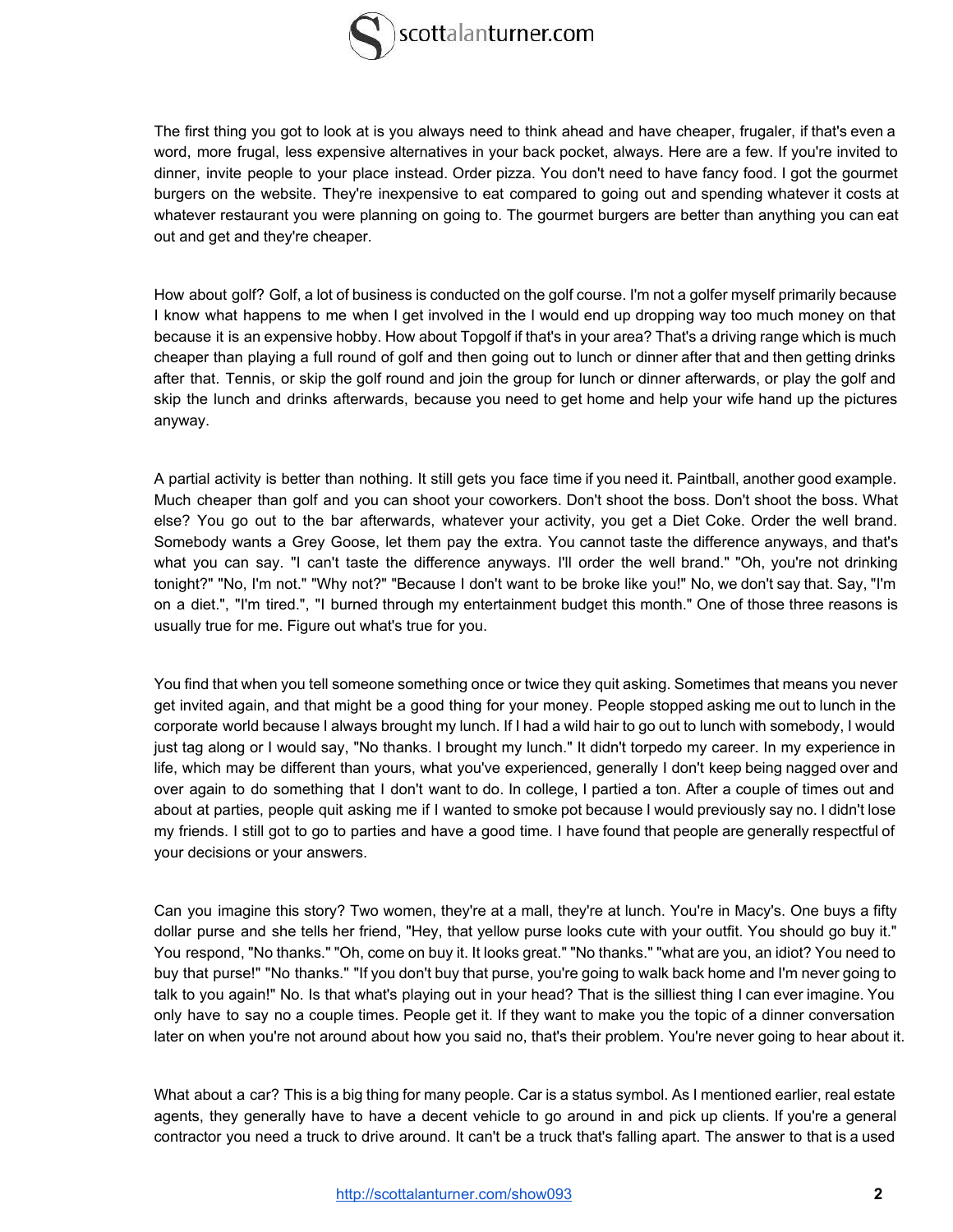

SUV, Ford Explorer, Jeep Grand Cherokee, what else? Suburbans. I looked up, before this little piece here, used 2003 Cadillac Escalade, however you pronounce it, a hundred and fifteen-five thousand miles, nine thousand nine hundred dollars before negotiating. It's a good looking vehicle. It is a bad man's car, or a bad woman. You roll up in that and you're looking good and you're not broke because it was only ninety-nine hundred dollars. Probably get it for nine grand.

 Classic BMWs. I worked with a guy in college, he owned a 1970 BMW. One of the nicest cars I had ever ridden in at the time and it looked good. 2003 BMW 525i, four thousand dollars, a hundred fifty-five thousand miles. It is a good looking car you could drive around in. Still looked like you got some status, but you only paid four thousand dollars for it. Yeah, it's a BMW, it's going to fall apart, but it's four thousand dollars. Factor that into your repair budget. They're good looking cars you can get without staying broke. Prius, another one. People think you're trying to save the planet.

How about vacations? Tough one if the whole family's going to Disney and you say no. There's no way around the hundred and twenty dollar ticket price per person per day at Disney. It's just harder to do. You got to think of other ways you can discount your trip if you're feeling the pressure to go to that with the family. You stay in a cheap motel. You AirBnB it and eat oatmeal for breakfast and peanut butter and jelly sandwiches for dinner. You drive there if it's a reasonable distance, rather than flying. You cut what you can if you don't want to say no and you want to enjoy the family experience. In the end, people are going to judge you anyway. You need to choose if you want to live your life impressing others or if you want to live your life impressing yourself. On to your questions.

Leroy is looking for a house and asks if adjustable rate or fixed rate mortgages are better.

- Leroy: Difference between two, fixed rate it's just that. It's fixed. Never changes. You pay the same mortgage payment until the mortgage is paid off. With your adjustable rate mortgage, it can be fixed for a set number of years, one year, three years, five years, seven years are typical. Then it will change after that depending on what the interest rate is at the time in the industry. First house I bought, I had what's called a 5/1 ARM, 5/1 adjustable rate mortgages. The rate was fixed for the first five years. It was at a lower introductory rate. Then the rate adjusted based on the current rates after the five years. An ARM usually have a lower interest rate than a fifteen year or a thirty year fixed because the lender is expecting to make more once it starts adjusting.
- **Scott A. T.:** I needed that because it cheaper at the time than the rates on the fifteen and thirty year fix, and I didn't know better. I thought I might live in the house for five years so that made sense to me short term horizon. What are interest rates going to be in five or seven years? Who can say. With the ARM you pay less now, but you take on greater risk later on if you're in that house longer than the one, three, five, seven years. You should never do a one or a three year ARM anyways. You always expect to be in your house longer than that. Rates are so low right now it's not even worth the gamble over the savings. Fifteen, thirty year loan, you can lock that in, and you can predict your housing expenses for the next fifteen or thirty years, so you're not sweating it in five years or seven years if the rates shoot up to six percent or seven percent or whatever they are. We don't know.

I would never do an ARM again. I wouldn't do it on a primer house. I wouldn't do it on a secondary house. I would not do it on a rental home. The risk is just too high. You can save a little money in the short term, and it might give you the opportunity to get into a house you might not otherwise be able to afford, but you shouldn't do that anyways. Might just have a plan to move when that ARM is up say, to just get the lower interest rate thing, "Oh I'm just going to be here five years, so I've got a five year ARM," but plans change. Plans change. You just don't know. If you had a crystal ball, that is a good thing, but you got a crystal ball, you're in the wrong business.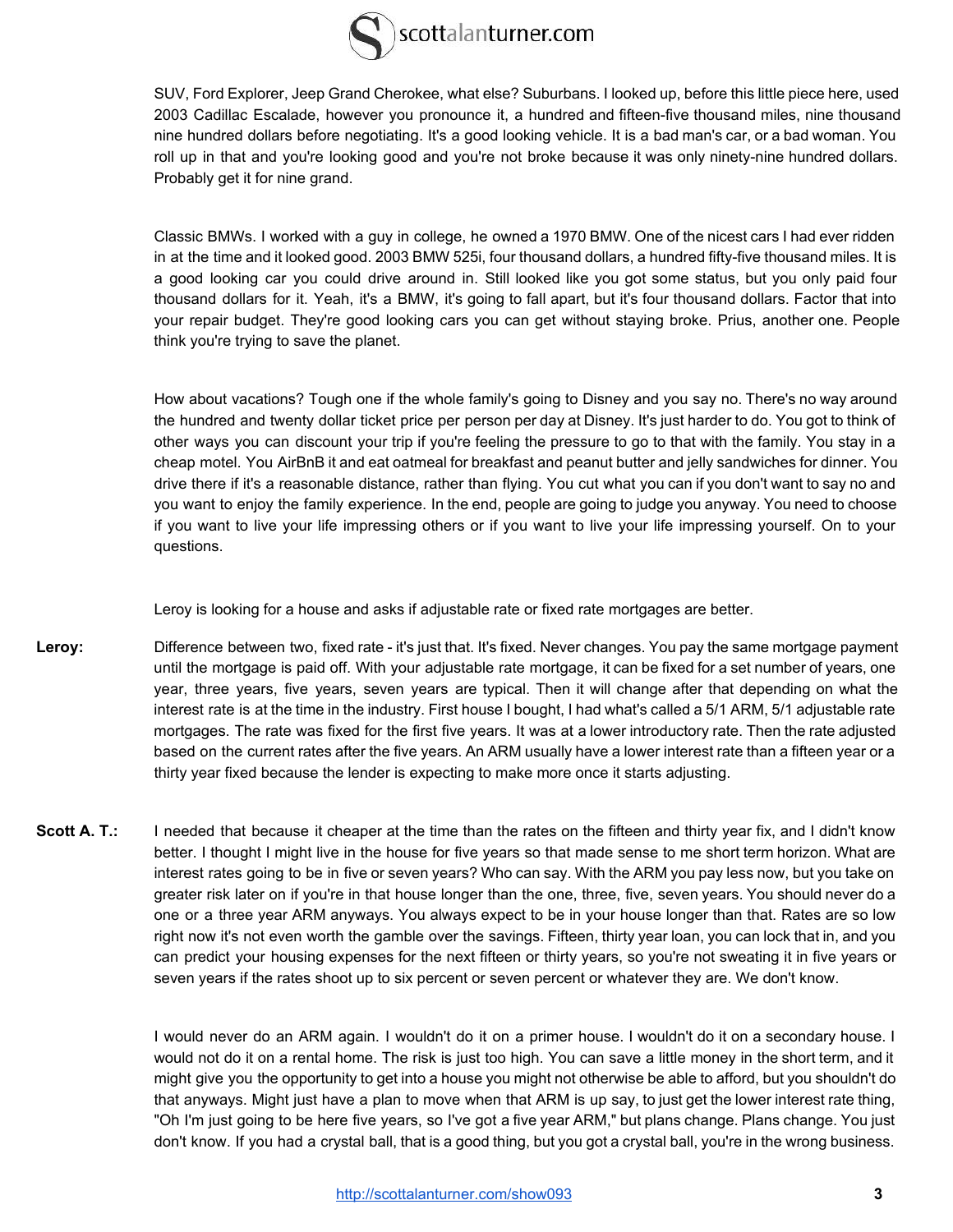

Thanks Leroy, for the question.

Shout out to Edwin. Thanks for subscribing to the show, and Kristin in Kent, Washington. Thank you for being a subscriber.

According to the Boston Globe, credit card companies mail out billions and billions of offers each year. I get two to three each week normally in our business mailbox. Why are they sending out so many offers? Because they work. They're making tons of money with all these things that they're sending out, way more than they're spending in advertising. We want you to not fall prey or not fall victim to these advertisements that we may or may not want. Let's learn how to get off the marketing lists so that we don't get junk mail. We're going to save trees. We're going to reduce clutter, cut down on our mail that we're getting. Your name, your information's probably being sold all over the place, but there are three central repositories you can go to to get your name moved off some of these lists.

The first is called OptOutPresence.com these links will be in the show so you don't have to worry about it right now. That's a centralized service that will process your opt-out request. Opting out is the term we use for telling these people, "Hey, I don't want to receive your junk." You can opt-out from credit card offers, insurance offers from OptOutPresence.com. That's run by Equifax, Experian and TransUnion the big three credit unions.

DMAChoice.org is the next one. DMA is the Direct Marketing Association. They are the largest marketing association around, which it might seem odd that the largest marketing association around would allow you to not receive their marketing, but they're trying to right by the members of congress and stay on their good side. They've allowed this service for a number of. When you opt-out of them, they're going to get rid of some of the credit card offers, catalogs, magazine offers and other mail offers. There's different categories on their website, and you can request to stop receiving mail to those different categories that there are.

Third one is related to your phone. It's the National Do Not Call Registry if you don't want to get phone calls or telemarketers. I've had my number in there for I don't know how many years. A long, long, long time. All of these services are free. They take a few minutes to get setup and they cut down on junk mail. Here's the more important thing, if you are younger, or not. Maybe you're not younger. If you got an aging parent or a grandparent, maybe you've just got some bonehead sibling that's terrible with their money, register their information and opt-out for them on their behalf. I don't know if that's legal or not, so I'm not going to get into that. It maybe against the rules, opting out someone else, but I'd rather be sure that someone doesn't make a financial mistake, or a person steals some mail from somebody, tries to open up a credit card in somebody else's name, bothers my mom or anything like that.

I opted out my mom many, many, many years ago. I think I told her on the phone conversation one time. I just said, "Hey, I signed up for something to cut down on junk mail and I signed you up too," and that was the end of the conversation because my mom doesn't know how to use a computer. She's not going to be able to do this on her own, so I just went ahead and did it for her so she doesn't have to get the junk mail. She doesn't have to worry about the telemarketers, reduce her risk of being scammed by somebody. Check out those three links when you have a moment. Save a tree. Get rid of some junk mail. Reduce the clutter piling up in your mailbox. Maybe, potentially, help out somebody else as well. Back to your questions.

Dolores asks if it's possible to be financially successful with an inactive husband. She writes,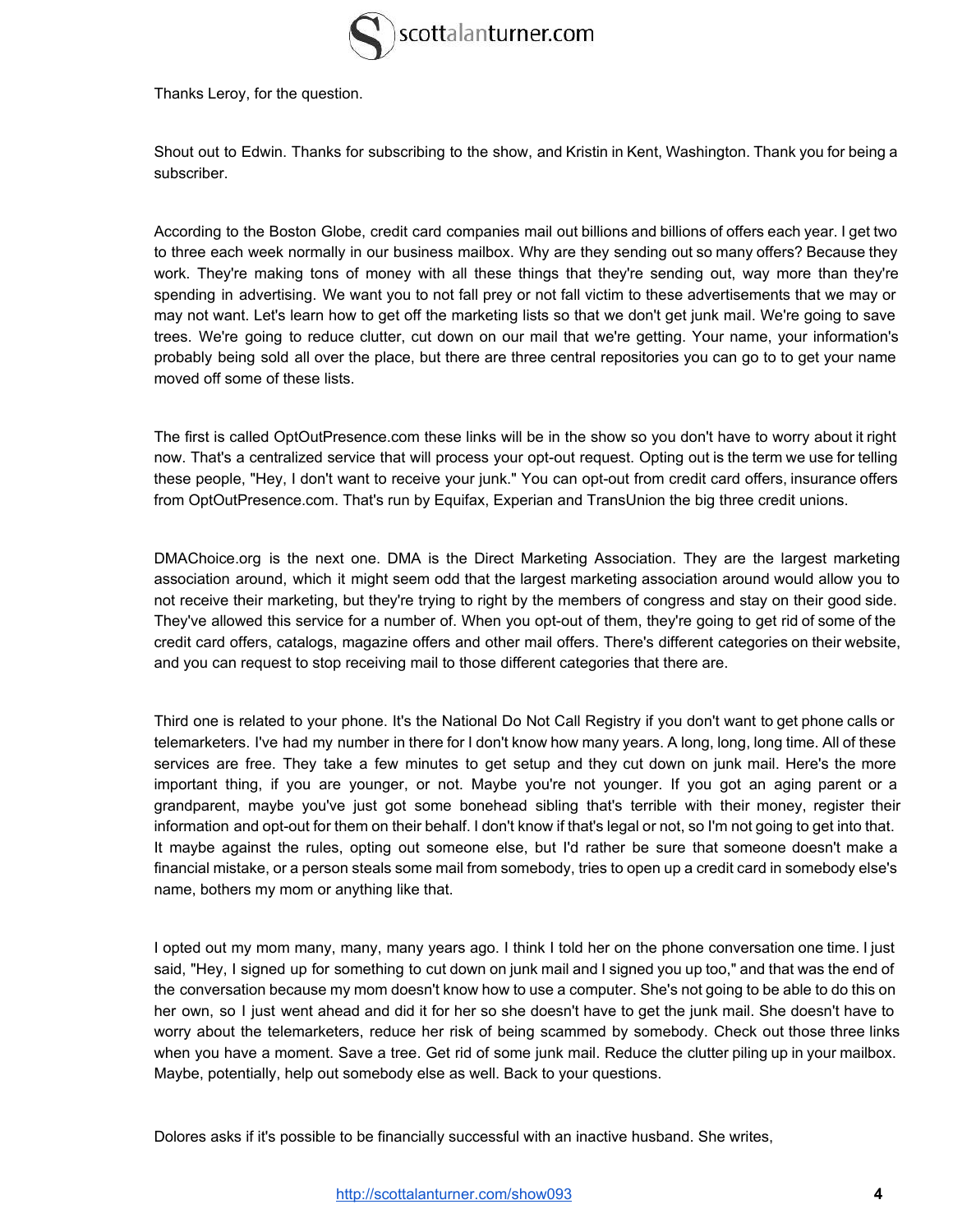

- **Dolores:** "My husband is very laissez faire in the handling of our money. He is more than happy to hand over his paycheck and let me pay all the bills and trust me fully to get it all done and then tell him how much money is left over. It's been working great for us since we decided to combine our finances some years ago. I've been listening to a lot of financial podcasts lately, and I'm finding the same underlying theme. The couple must be a complete unit in getting out of debt. Communication is important, and things of that nature. I love to budget and make savings goals.
- Scott A. T.: I get excited and start talking to my husband about my plans to get out of debt, reduce our bills, increase our take-home pay, and he's always saying, 'Sounds great. Whatever you think is best. You're the money guru.' He loves where we've gotten in life due to the budget. Don't get me wrong. I'm fine doing it on my own. I'm having a blast, but is it possible to be financially successful with such an inactive, albeit compliant party?"

Being on the same page is the most important thing because if you're going in opposite directions, that is where the train gets derailed. I wouldn't be so worried that he doesn't want to update the budget. I'm more concerned he knows how to update the budget, not that he's the one putting in the numbers. Let's look at it this way, let's say you both decide, "Hey, we're going to eat healthy. We're going to go organic." You go out. You do all this grocery shopping. You prep the meals. You cook every night. He shows up at the dinner table. He eats the salmon. He eats the sauteed spinach, says, "Thank you honey. I appreciate you cooking for me. I look and feel great."

There's a big difference if he says, once the food hits the table, "Eh, I'll be back in twenty minutes. I'm going to go over to Five Guys for a burger and fries." If you give the grocery list, is he going to be able to buy the right fish? Is he going to be able to buy the right veggies at the store? Yeah? Okay he can do that. Can he chop an onion? Probably can figure that out. Can he fire up the grill and not burn the chicken or the salmon? Those things are easy to learn. You just want to make sure if you're not around, he's not going to put on fifty pounds and then you'd be in a great situation. If you're not around, he's not going to go out to McDonald's seven days a week.

What's important is, you're on the same page. Which you are. Fantastic, but he should also know how to do this stuff. He doesn't have to do it all the time. Katie's got the logins, she's got the passwords. She's got the account info. She's updated our budget before. She can survive if I don't make it back from my trip into space whenever that happens in ten or twenty years. We're on the same page, but I'm the one turning the page ninety-five percent of the time in the household. She's the one over there doing the business books. I'm taking care of the personal finance books around the house. She knows how to do it if something were to happen.

It is awesome you guys have got the budget working and he's on board. Nice job with that. Keep him in the loop. Make sure you've got your shared goals. Have him periodically update the budget and pay the bills once a year. It doesn't have to be that much. He can just be sitting next to you as you do it so he sees what's going on. You do that, you'll be great. Thanks Dolores, for the question.

Back in a moment. You're listening to Scott Alan Turner.

Hey nation, Scott Alan Turner here. For those of you that are my long time listeners, you know I'm not one of those guys on the radio that promotes every product that shows up on their desk. You're never going to hear me trying to get you to buy supplements to make your skin look better or recommending you pay for commissioned broker services designed to leave you broker. No, I have a name to uphold to you, my wonderful listeners, but if I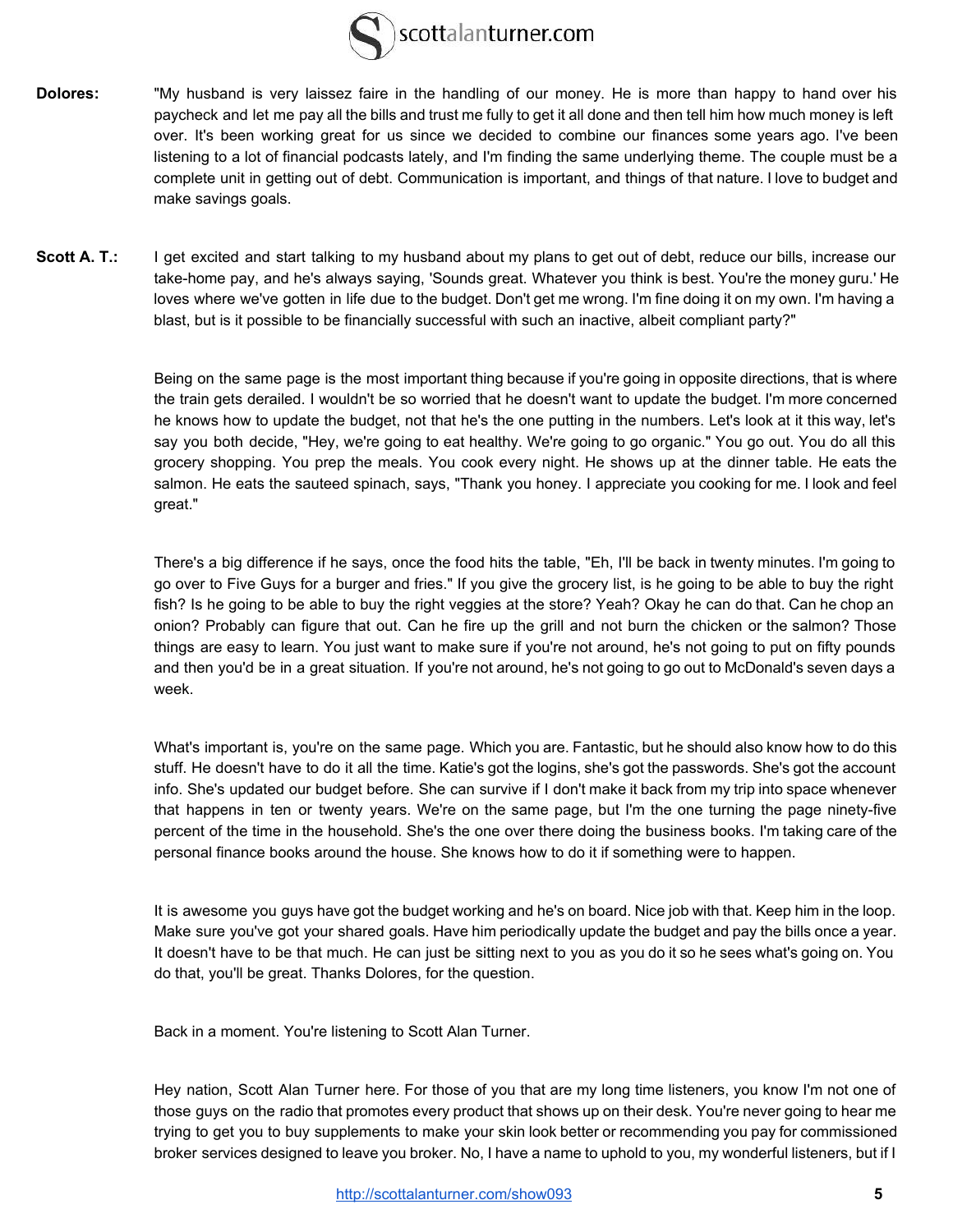

were to recommend something to you, I would tell you about ... That, my friends is the smell of money burning. Just one of the fine scents your olfactory system can enjoy from Kim Kourtney Candle Company. Dozens of great scents to burn your nose and your wallet or purse, such as mint julep, Gold Spice, Purple is a Fruit and Pepperoni Paparazzi. Don't just be seen, be smelled. Available at overpriced stores everywhere.

Andrew from Longview, Texas asks about loan consolidation with a Prosper, says,

- Andrew: "I'm in my late forties and I'm enjoying the good life with very little savings. I have a considerable amount of credit card debt, about thirty thousand, and a signature loan of about thirty thousand. I'd love to get out of debt. Working on selling my house this summer and moving the family into a smaller payment, which will help with the cash flow to eliminate these debts. I have received information in the mail about Prosper, who offers a loan to pay off your credit cards. Have you heard of them. I'm curious to know if they were legit."
- **Scott A. T.:** Let me start by saying what a bold and important move you're making to downsize and downscale your life in order to get those debts paid off, start saving for your future and giving your family an opportunity to experience financial freedom. That's excellent. You're on the right path going in the right direction. How do you get out of this debt quicker if you've got some high interest rates on those credit cards maybe a high interest rate on those signature loans? Prosper is a hundred percent legit. Prosper, and there's another company called Lending Club. They are what's called peer to peer lenders. A bunch of people will pool their money together that they want to lend out, and through these services, the peer to peer lending services, they will loan that money out to people who might want to pay off a credit card. They might want to pay off a car loan. They want to buy a new car. They might want to publish a book, all kinds of different reasons people are looking to borrow money.

From a lender's standpoint, I can lend tiny bits amount to dozens or hundreds of people, that reduces my risk. If one of them defaults and doesn't pay the loan back I've still got all these little loans out to these other little people. As a lender, I can make money using these services. As a borrower, you can get decent interest rates depending on how much your debts are, how much your income is, what your credit score is. It's an opportunity for you to get away from those high interest credit card rates that you might be paying or the high interest signature loan rate you might be paying.

Karrot is another one that can look at. That's another one of these websites that provides personal loans. These link will be in the show notes. Finally, SoFi, which we've talked about before, who originally started with refinancing student loans. They have spread their business a lot. They're growing gangbusters. They're offering mortgages now, auto loans and personal loans. The thing about Sofi, they've changed recently. They're no longer looking at credit scores for when they're giving out these loans. If you've got a really bad credit score, but you're making beaucoups of money, you're really a high income earner, however they decide what that is, you've got a stable job they're more apt to give you a larger loan or maybe a better interest rate. You want to check out all four of those to see what you can do.

Statistically, depending on whose statistics you look at or believe, people will tell you, if you consolidate a loan to get our from your debts, but you don't address the underlying issue of how you got into debt in the first place, you're much more likely to end back up in debt later on. The consolidation doesn't matter. You might be lowering your interest rate, or you might be stretching out the payments, but you've got to fix that underlying problem first. That is spending habits, and normally poor spending habits. It looks like you're doing that, Andrew, so that's not necessarily your case. If it's an opportunity for you to save money on interest, get those debts paid out faster, yeah. Go for it. Look at those things, also might consider a balance transfer to a no-interest credit card if you've got decent credit and you have that opportunity.